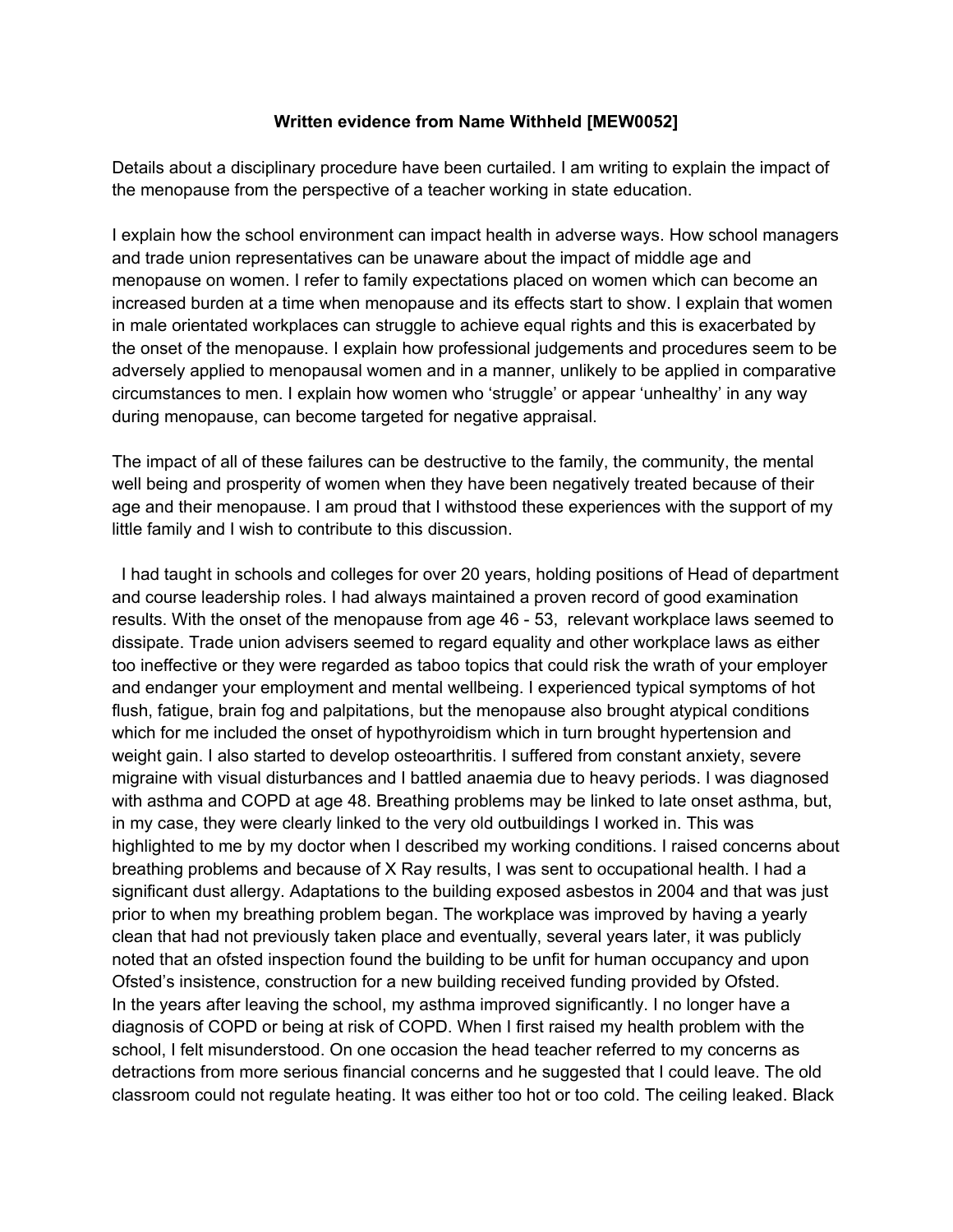mould was clearly visible on ceilings and in cupboards. It had cracked windows that were not replaced. I had to make repeat requests for window lock keys before I was given a copy to try to regulate the temperature. There was no bathroom near the building. Delays caused to lessons were treated as a serious breach of standards. Due to distance and time restrictions I was unable to stay hydrated throughout the day. From interactions with management and senior staff, It seemed to me that developing a serious breathing problem and going to occupational health was an unwelcome issue. I requested adjustments on health and safety grounds for all the children who also used the classroom, but the discomforts of going through the menopause were never mentioned.

I believe that my health, affected by the school environment, the management system, my hormones and my family concerns, converged to seriously affect my job security. I seemed to be alone when trying to speak up. If a diagnosis of COPD could not do much to improve the work environment, my menopausal health further weakened my position. I think workplace attitudes reflect broader societal sexism, particularly for women of my age. I worked at a predominantly male establishment and as a female colleague, I often felt vulnerable. Raising concerns about sexism is often met with little support and I learned from this societal norm. I failed to report some behaviour because I feared negative connotations could be implied or used against me. When men made inappropriate comments about women, nobody complained about it. I felt an easy target with my face flushed red from multifactorial causes. It was not oversensitive to find negative comments about my weight or other Innuendo particularly hurtful. I felt voiceless.

During this period of about 6 years, I was a single parent to a young child and a carer for my elderly parents. In 2010, I requested a reduction to 4 days, which I could not afford, but I was legally entitled to do it. The school allowed it, but the union was reluctant to request it.

In 2006, enduring stress due to a family issue and experiences at work, I reacted in fear to a meeting that seemed hostile in nature. I believe this was a pivotal moment. I had rushed out of the meeting in alarm. I felt overwhelmed by sheer panic. Three weeks prior to this, I had received bad news that my mother's condition was terminal and I advised the school. Around this time, a medical test als showed a significant drop in oestrogen levels and it seems clear to me that hormonal changes were also having an effect. The school suspended me initially for expressing anger and rushing out of the meeting. I suffered from a stress condition for 6 weeks. Menopause was not a part of the return to work discussion.

The school became aware that I was on antidepressants as well as using the inhalers to alleviate COPD. I sought union help. They arranged meetings with SLT to present my concerns and If there was ever an opportunity for advocacy from the union, these meetings were quickly and it seems all too easily brushed aside. If I had been younger and less experienced, I would have hesitated about speaking on any topic, but with responsibilities to my son and elderly parents, it was too untimely and inconvenient to simply walk away. On reflection, I had no agency. I sought union advice about sex equality, dignity at work, health and safety at work, constructive dismissal and also the right to a fair appraisal. I brought all these topics to their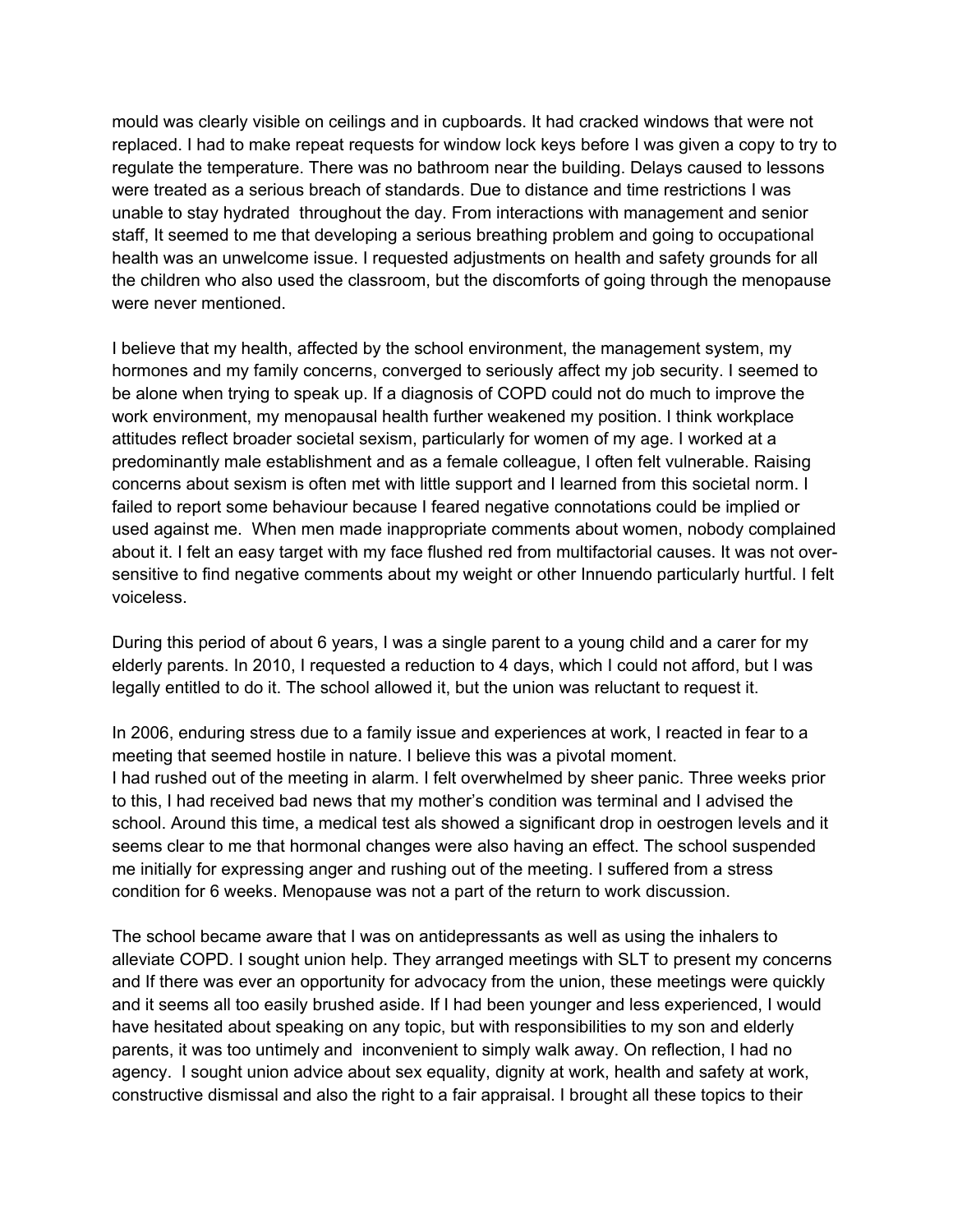attention and read up about them, but the union offered minimal advice and they described themselves as toothless. My requests to raise themes in meetings with SLT were regarded counter-productive and then the meetings that involved the union abruptly stopped without closure.

I was then given notice of my impending redundancy. I requested a full appraisal before they arrived at a decision.

At that point of being made redundant in 2011, I was accused of a procedural failure. A new policy had been introduced. Nobody was harmed and I was not suspended, but I was later called to a disciplinary meeting and I was found guilty. I was summarily dismissed. I had taught at the school for 14 years and had been a teacher for 28 years with an unblemished record. My appeal was turned down. Later, I was offered a COT3 agreement via the union. The dismissal was not reported to the teacher regulation Agency. My disclosure and barring status remained unaffected.

At the time of the disciplinary hearing I was 51, menopausal and on antidepressants. My father died three months after the disciplinary incident and 4 months before the hearing. I do not believe these outcomes could occur to a male teacher of the same age or comparative predicament. While I awaited my disciplinary hearing, a male colleague took the available redundancy on medical grounds. Instead of redundancy, the school then offered him an early retirement at the age of 47. He was then able to take up a new post as a teacher, outside of mainstream education. By giving this discretionary support to a colleague with a non disabling health concern, the school was exceptional in it's generosity and empathy. Over many years of teaching I observed several colleagues make significant errors, and maintain lower standards than should be expected, but I never witnessed a male colleague get dismissed.

A month after my dismissal, the school failed ofsted and was placed in special measures. The school had assessed itself to be outstanding in all 5 categories of criteria. The school publicly refuted Ofsted's assertions about pupil behaviour.

The head teacher resigned. I believe he had fervently sought to demonstrate a vigorous approach to all of his new safeguarding policies, but according to Ofsted he failed.

As an outcome of losing my job, I also lost my career and I was very negatively impacted as I lost my sole income. I lost years of teaching materials and my portfolio because they became the property of the school and I believe they were thrown away. I was a single parent of a young child. I had a mortgage. By then I had lost both parents and I believe my father died because my disciplinary hearing caused him such stress. I had depression and became withdrawn. Extended family could not understand the position I was in. My son, who is a bright boy and now studying at university, suffered at school. He suffered feelings of isolation and bullying. During this crucial period I was absent for him.